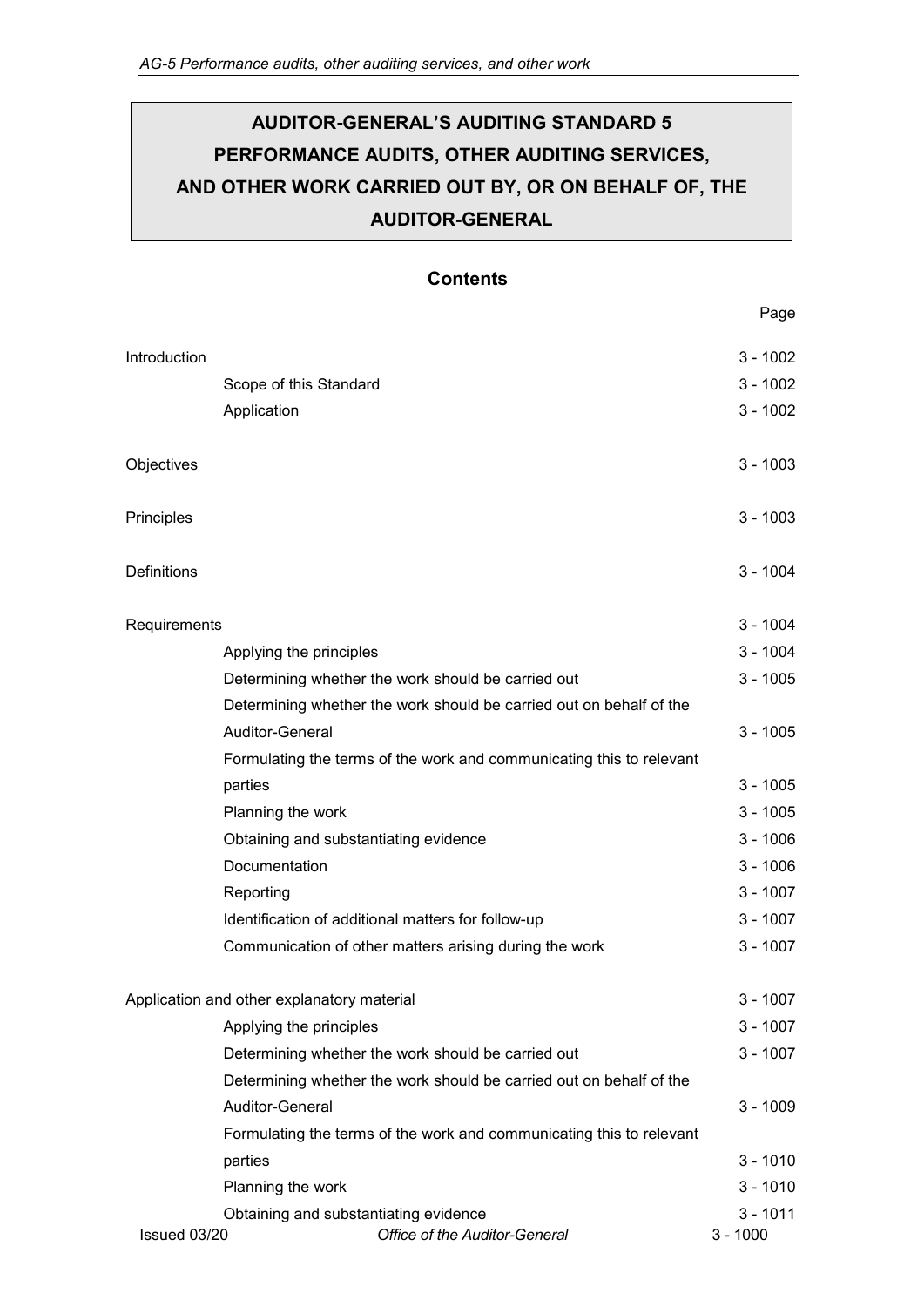| Documentation                                          | 3 - 1012 |
|--------------------------------------------------------|----------|
| Communication of other matters arising during the work | 3 - 1013 |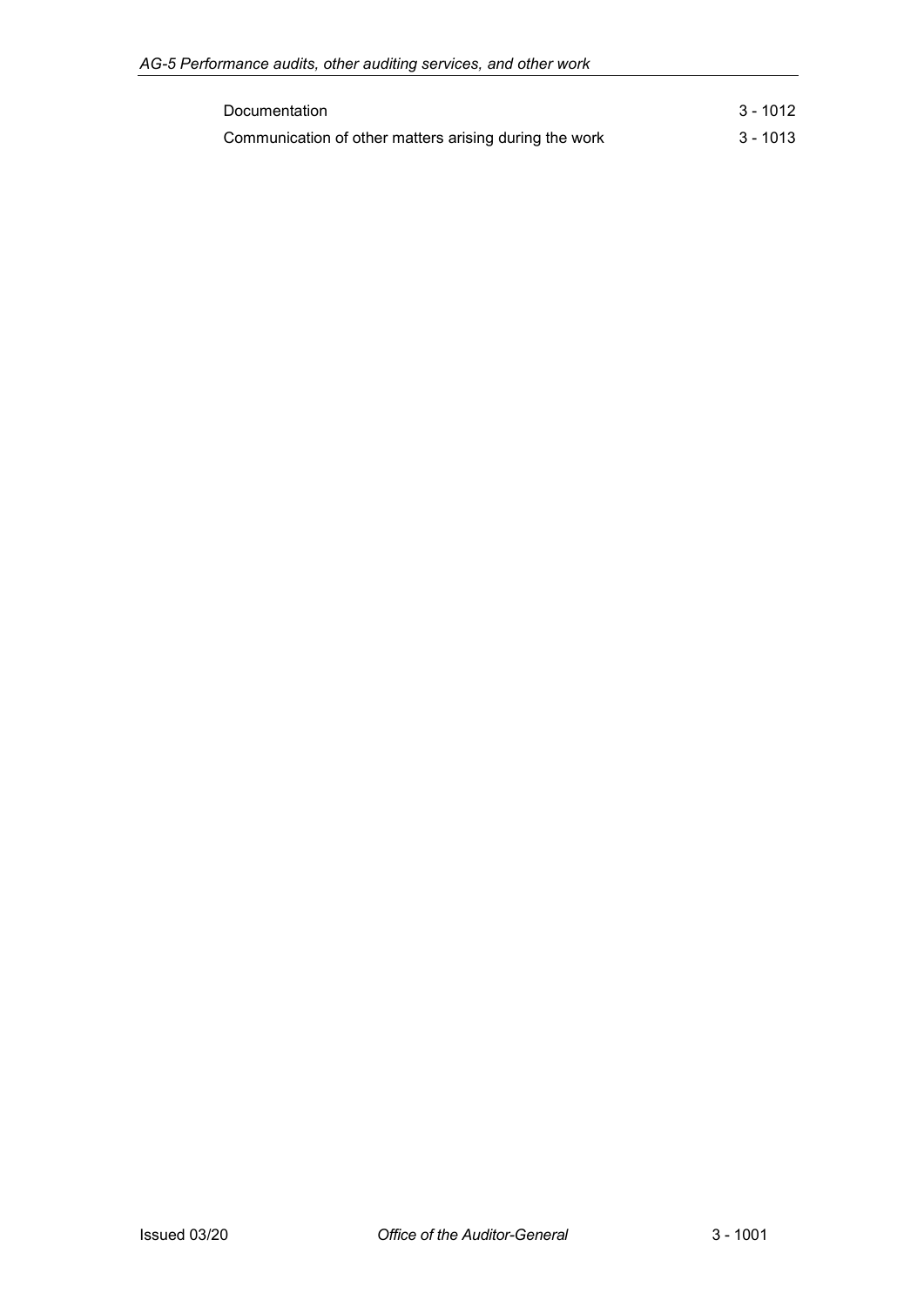# <span id="page-2-0"></span>**Introduction**

### <span id="page-2-1"></span>**Scope of this Standard**

- 1. This Auditor-General's Auditing Standard establishes principles to be followed, establishes requirements, and provides application guidance, where appropriate, for auditors carrying out the following work on behalf of the Auditor-General:<sup>[1](#page-2-3)</sup>
	- (a) performance audits under section 16 of the Public Audit Act 2001 (the Act);
	- (b) other auditing services under section 17 of the Act; and/or
	- (c) other work (other than the annual audit). $2$

### <span id="page-2-2"></span>**Application**

- 2. The Standards for annual audits are specified in the International Standards on Auditing (New Zealand), the accompanying Auditor-General's Statements, and the Auditor-General's Specific Standards:
	- (a) AG-1: *Reporting to the OAG*;
	- (b) AG-2: *The appropriation audit and the Controller function*;
	- (c) AG-3: *The approach to issues arising from section 16(1) of the Public Audit Act 2001*; and
	- (d) AG-4: *The audit of performance reports*.
- 3. The Standards for inquiries carried out under section 18 of the Act are specified in the Auditor-General's Specific Standard AG-6: *Inquiries carried out by, or on behalf of, the Auditor-General*.
- 4. Compliance with this Standard is mandatory for the Auditor-General, the Deputy Auditor-General, their staff, and Audit Service Providers and their staff.
- 5. This Standard recognises that more specific standards may also apply to the work. It is expected that a more specific standard should be applied to the work together with the general requirements of this Standard. If there are conflicting requirements between this Standard and a more specific standard, then the requirements of the more specific standard shall generally apply.
- 6. In carrying out the work, the auditor shall note that the Act permits an examination of effectiveness and efficiency as long as that examination takes into account any applicable government or local authority policy.

-

<span id="page-2-4"></span><span id="page-2-3"></span>Figure 1 depicts the two main categories of work carried out by, or on behalf of, the Auditor-General and the Standards that apply to each category of work.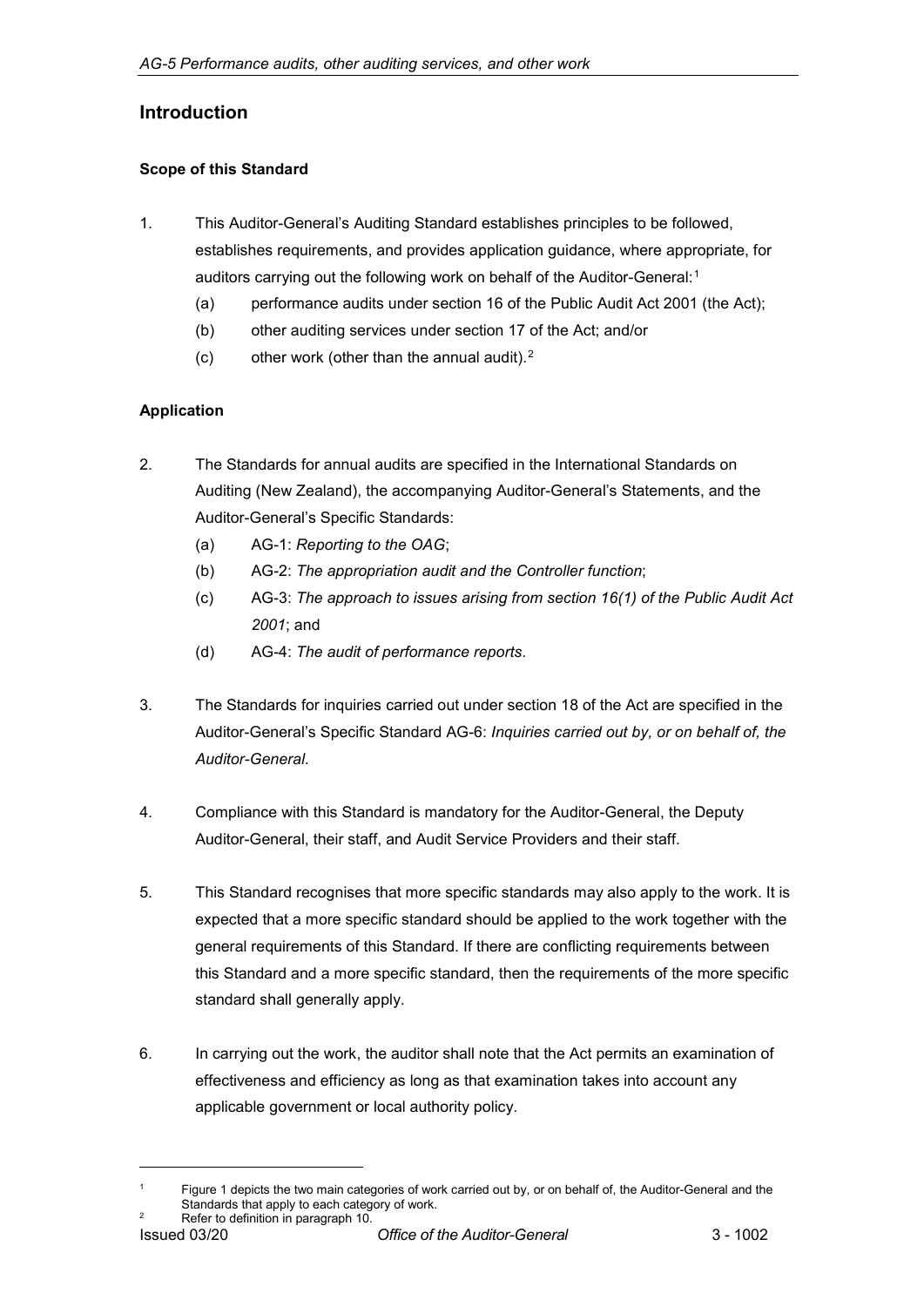

7. This Standard applies to all performance audits, other auditing services, and other work commenced on or after 1 April 2020, although earlier application is encouraged.

# <span id="page-3-0"></span>**Objectives**

- 8. The objectives of the auditor are to:
	- (a) carry out a performance audit, other auditing services, or other work as fully as is necessary to form conclusions in accordance with the terms of work;
	- (b) form conclusions based on the evidence; and
	- (c) clearly communicate any findings, conclusions, or recommendations.

# <span id="page-3-1"></span>**Principles**

- <span id="page-3-2"></span>9. Auditors shall apply the following principles in the Auditor-General's Statement on *Code of ethics for assurance practitioners* (AG PES 1) when carrying out work on behalf of the Auditor-General:
	- (a) integrity;
	- (b) objectivity;
	- (c) professional competence and due care;
	- (d) confidentiality; and
	- (e) professional behaviour.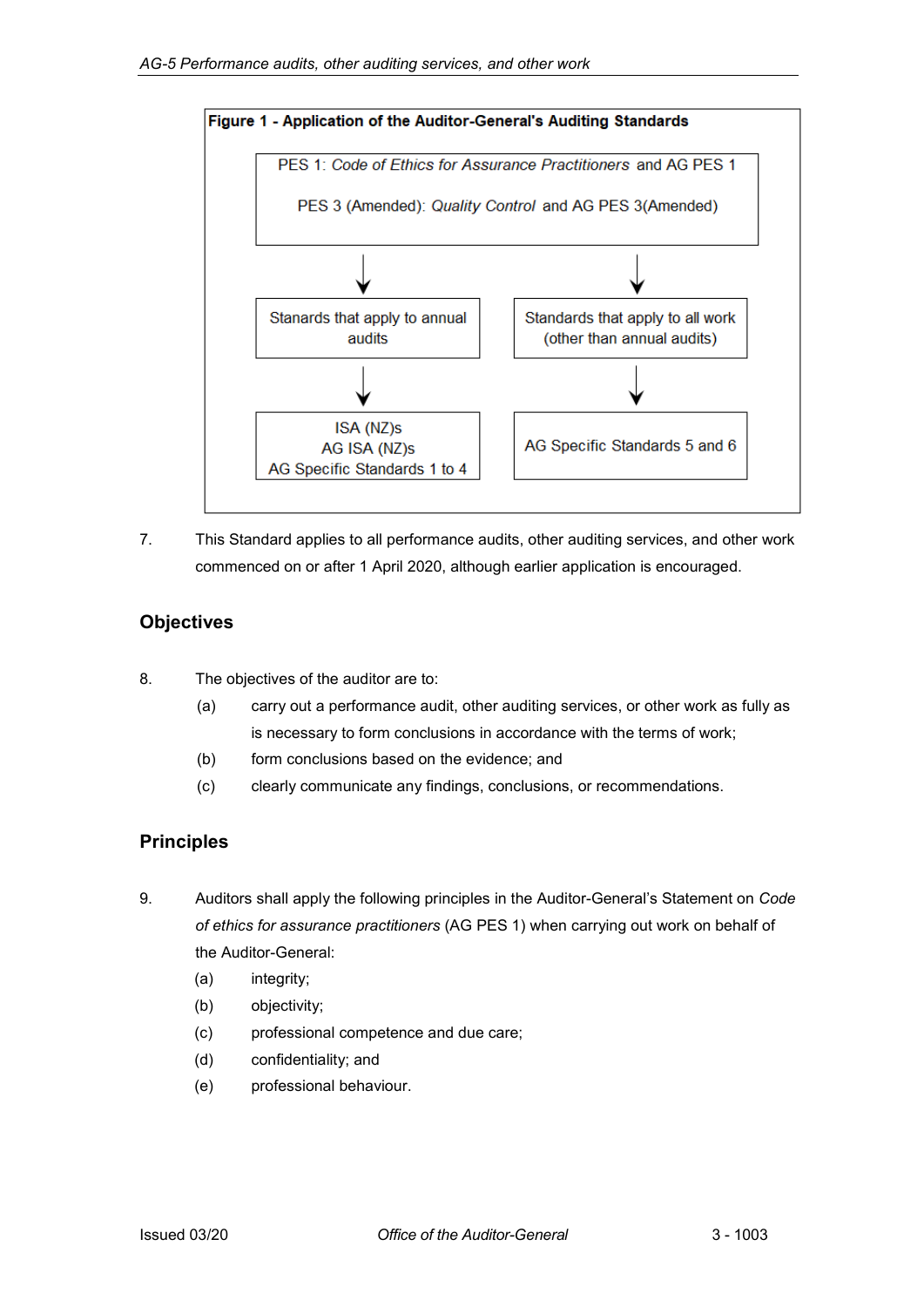# **Definitions**

- 10. For the purpose of this Auditor-General's Auditing Standard, the defined terms have the meanings attributed:
	- (a) in the Glossary of Terms issued by the New Zealand Auditing and Assurance Standards Board (the NZAuASB glossary) of the External Reporting Board (although, where a term with a specific meaning in the New Zealand public sector differs from the NZAuASB glossary, the New Zealand public sector definition shall prevail);
	- (b) in the Auditor-General's Glossary of Terms; and
	- (c) in the list below.

| Auditor           | means the Auditor-General, the Deputy Auditor-         |  |
|-------------------|--------------------------------------------------------|--|
|                   | General, their staff, and Audit Service Providers and  |  |
|                   | their staff.                                           |  |
| Other work        | means all work carried out on behalf of the Auditor-   |  |
|                   | General other than annual audits (under sections 15    |  |
|                   | and 19 of the Act), performance audits (under section  |  |
|                   | 16 of the Act), other auditing services (under section |  |
|                   | 17 of the Act), and inquiries (under section 18 of the |  |
|                   | Act). Other work may include:                          |  |
|                   | work required by statute such as audits of long-       |  |
|                   | term plans under the Local Government Act              |  |
|                   | 2002; or                                               |  |
|                   | work carried out at the discretion of the Auditor-     |  |
|                   | General.                                               |  |
| Terms of the work | means the documentation outlining the scope of the     |  |
|                   | performance audit, other auditing services, or other   |  |
|                   | work to be carried out on behalf of the Auditor-       |  |
|                   | General.                                               |  |

## <span id="page-4-0"></span>**Requirements**

### <span id="page-4-1"></span>**Applying the principles**

<span id="page-4-2"></span>11. Auditors shall apply the principles in paragraph 9 when carrying out their work (ref: para A1).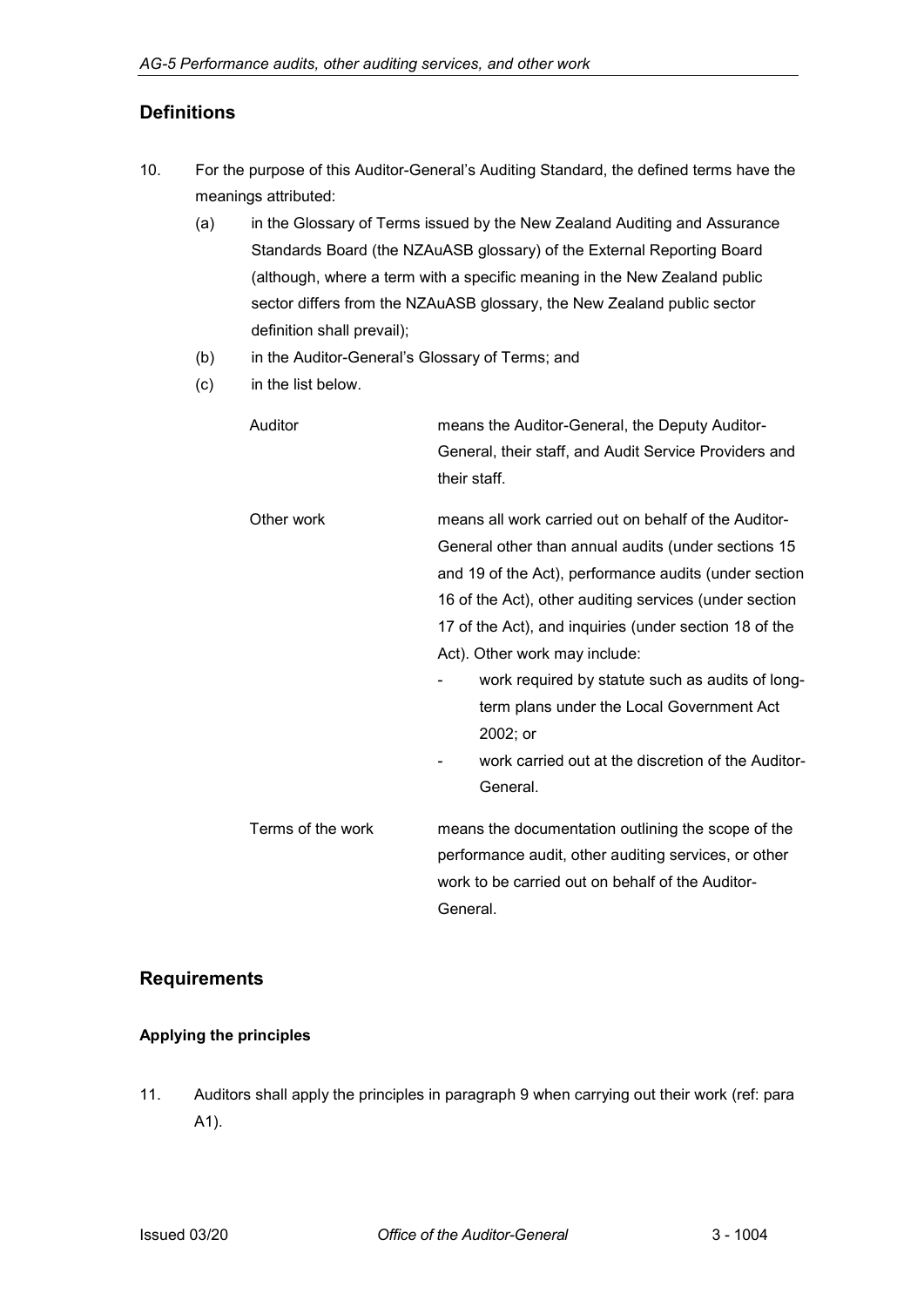#### **Determining whether the work should be carried out**

- 12. Decisions on which performance audits will be carried out shall be made through OAG processes. For all other work, auditors shall determine whether the work should be carried out in accordance with any relevant OAG policies and/or guidelines.
- 13. Auditors shall consult the relevant OAG sector manager before accepting or finalising the terms of any other work that is of possible media or political interest, is generally of a sensitive nature, or relates to another core interest of the Auditor-General (such as a matter of compliance with statutory obligations, effectiveness and efficiency, waste, or a lack of probity and/or financial prudence) (ref: para A2-A9).
- 14. Auditors shall implement quality control procedures for their work in accordance with Professional and Ethical Standard 3 (Amended): *Quality control* (PES 3 (Amended)) and, where applicable, the accompanying Auditor-General's Statement (AG PES 3 (Amended): *Quality control*)).

#### <span id="page-5-0"></span>**Determining whether the work should be carried out on behalf of the Auditor-General**

15. Auditors other than staff of the Auditor-General shall consult the OAG to determine whether the work should be carried out on behalf of the Auditor-General rather than in the name of the Audit Service Provider (ref: para A10-A15).

#### <span id="page-5-1"></span>**Formulating the terms of the work and communicating this to relevant parties**

- 16. The terms of the work for performance audits shall be formulated by the OAG. Where the performance audit is to be carried out (in part or in total) by an auditor external to the OAG (an external auditor), the terms of the work shall be formulated by the OAG in consultation with the external auditor. The terms of other auditing services or other work shall be formulated in accordance with any delegations by the Auditor-General and AG PES 1.
- 17. Once the terms of the work have been formulated in accordance with paragraph 16, the terms shall, where appropriate, be made available to the relevant parties who may be affected by the work (ref: para A16-A19).

#### <span id="page-5-2"></span>**Planning the work**

18. The auditor shall plan the work so that it will be performed effectively (ref: para A20- A22).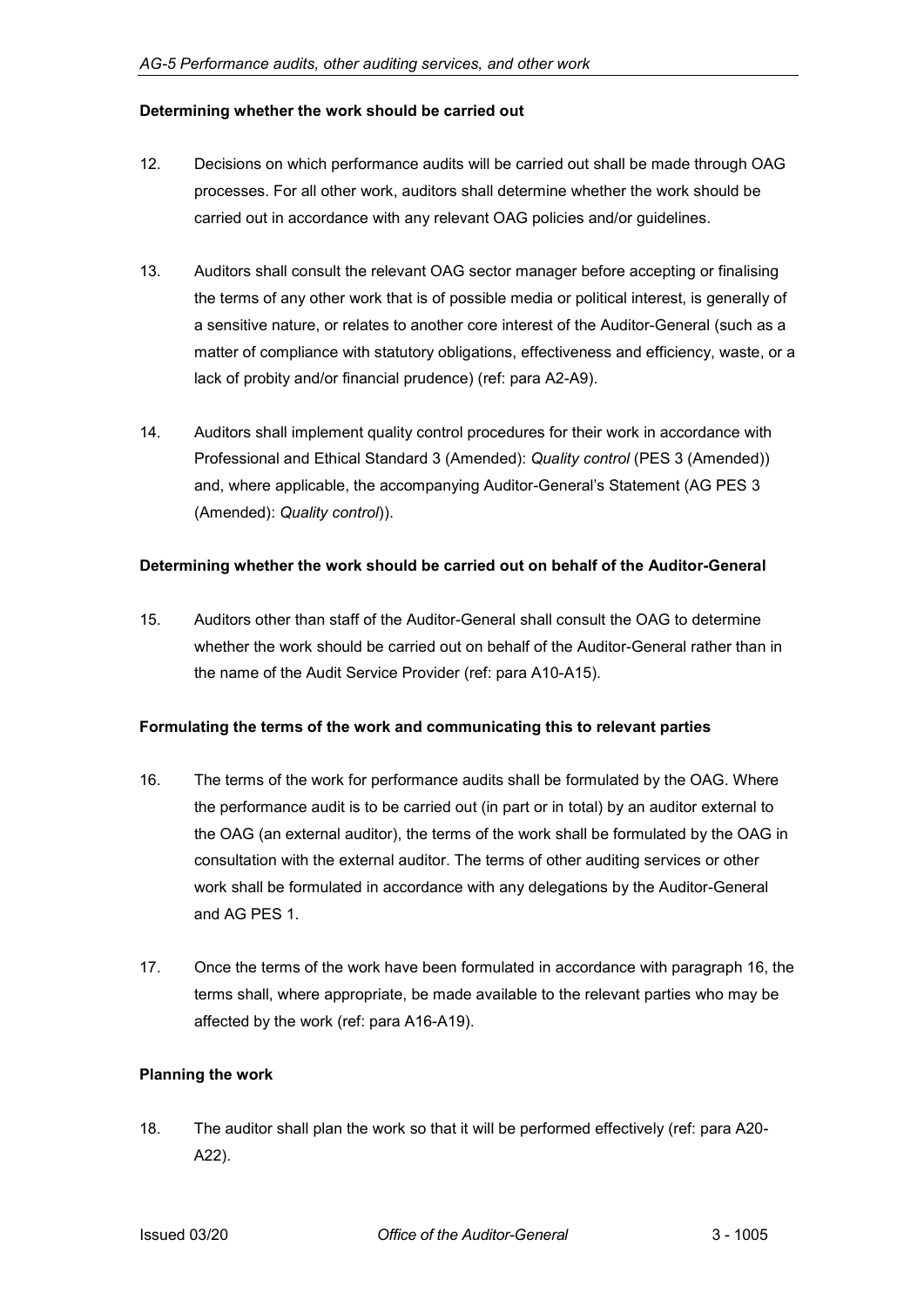19. The auditor shall consider materiality and any significant risks when planning and carrying out the work (ref: para A23-A24).

#### <span id="page-6-0"></span>**Obtaining and substantiating evidence**

- 20. The auditor shall obtain sufficient appropriate evidence on which to base the auditor's findings, recommendations, and, where appropriate, conclusions.
- 21. The auditor shall evaluate the evidence obtained from the procedures performed as a basis for clearly expressing the auditor's findings, recommendations, and, where appropriate, conclusions.
- 22. Where appropriate, and whenever the auditor is proposing to criticise a person or organisation, the auditor shall provide relevant parties with sufficient information in order to seek comments on:
	- (a) the factual accuracy of the auditor's findings, recommendations, and, where appropriate, conclusions;
	- (b) whether any facts material to the auditor's findings, recommendations, and, where appropriate, conclusions have been omitted; and
	- (c) the balance and fairness of the auditor's findings, recommendations, and, where appropriate, conclusions.
- 23. The auditor shall consider any feedback received from relevant parties from whom comments have been sought and, if necessary, make such changes to the auditor's findings, recommendations, and, where appropriate, conclusions that the auditor considers necessary to achieve a report that is factually accurate and also balanced and fair.
- 24. If relevant to the work, the auditor shall consider the effect of events occurring:
	- (a) between the period subject to the work (if the work relates to a specific period) and the release of the auditor's findings, recommendations, and, where appropriate, conclusions; or
	- (b) between the completion of the formal evidence-gathering procedures and the release of the auditor's findings, recommendations, and, where appropriate, conclusions (ref: para A25-A28)

#### <span id="page-6-1"></span>**Documentation**

- 25. The auditor shall prepare documentation for filing on a timely basis that is sufficient and appropriate to provide:
	- (a) a basis for the auditor's findings, recommendations, and, where appropriate, conclusions; and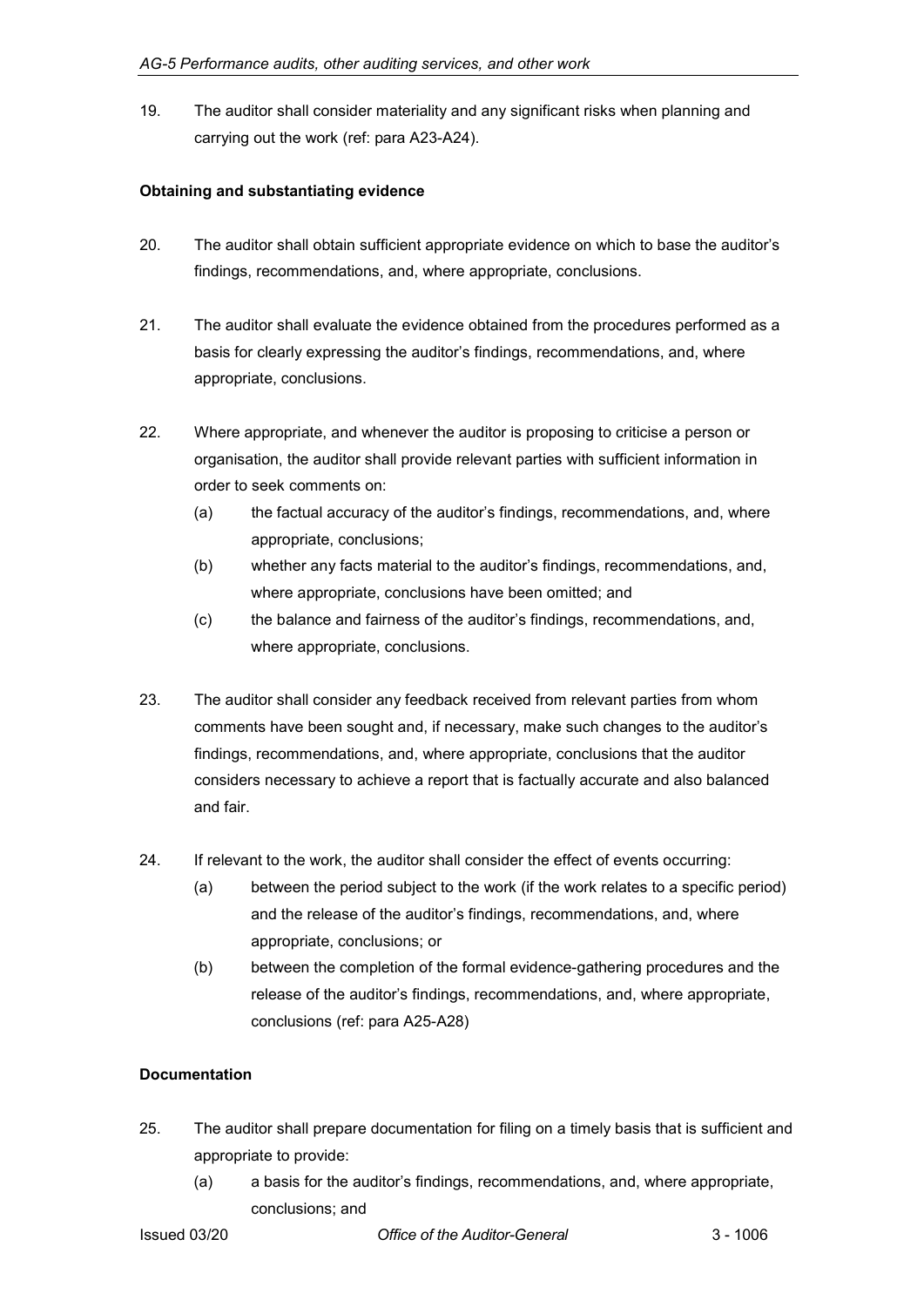(b) evidence that the work was carried out in accordance with this Standard and/or other specific standards that are relevant to the work (ref: para A29-A32).

#### <span id="page-7-0"></span>**Reporting**

26. The final report shall contain a clear expression of the auditor's findings, recommendations, and, where appropriate, conclusions.

#### <span id="page-7-1"></span>**Identification of additional matters for follow-up**

27. The auditor shall consider whether any matters that have come to their attention that are of relevance to the Auditor-General (and that are outside the terms of the work) and should be referred elsewhere within the OAG for follow-up.

#### <span id="page-7-2"></span>**Communication of other matters arising during the work**

28. The auditor shall consider any other reporting obligations to regulators and other parties in relation to matters identified during the work (ref: para A33-A34).

**\*\*\***

### <span id="page-7-3"></span>**Application and other explanatory material**

#### <span id="page-7-4"></span>**Applying the principles** (ref: para 11)

A1. Auditors may also need to comply with an ethical code (or equivalent) that applies to them because they are members of a profession or occupational group other than Chartered Accountants Australia and New Zealand. Where a conflict arises, or may arise, because of a conflict between the Auditor-General's principles in paragraph 9 and any other ethical code (or equivalent) that the auditor is required to comply with, then the auditor should raise the actual or perceived conflict with the individual ultimately responsible for the work with a view to resolving the conflict.

#### <span id="page-7-5"></span>**Determining whether the work should be carried out** (ref: para 12-14)

- A2. Work is often discretionary (at the discretion of the Auditor-General or an employee of the Auditor-General under delegation). The exercise of the discretionary powers is often guided by internal policies.
- A3. Specifically, in determining whether to carry out work, the auditor should consider whether:

the work is within the Auditor-General's statutory authority;

Issued 03/20 *Office of the Auditor-General* 3 - 1007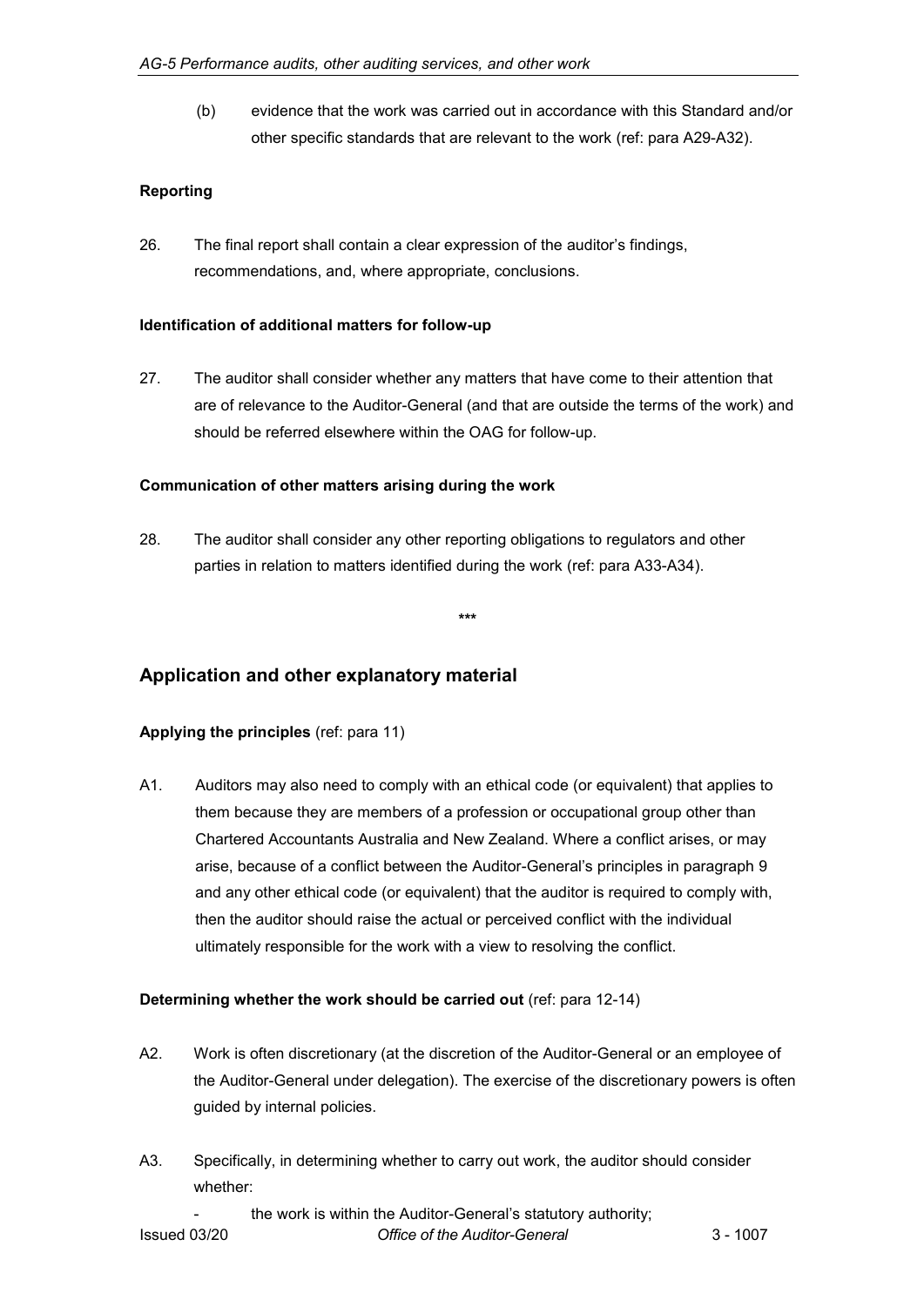- there are no significant matters that indicate that the work should not be accepted, notwithstanding that the engagement is within the Auditor-General's statutory authority; and
- the terms of the work are appropriate.
- A4. Some work is not within the statutory authority of the Auditor-General. An example of such work is a request to carry out work for a non-public entity in respect of non-public entity resources. Also, if the subject matter of the work concerns issues of policy, then this is beyond the Auditor-General's statutory authority.
- A5. Other work, although falling within the Auditor-General's statutory authority, may not be carried out (either on behalf of the Auditor-General or in the name of the Audit Service Provider) because of the wider interests of the Auditor-General. Questions to consider include:
	- Has the entity been involved in any political or public controversy, or does it operate in a politically sensitive environment?
	- Are there other agencies or institutions already involved (such as a central agency, a select committee, or a regulator)?
	- Could the work have implications for other entities in the public sector (such as whether a probity matter concerns a board member who is also a director of other entities in the public sector)?
	- Is the entity subject to organisational, legislative, or other change?
	- Has the Auditor-General carried out any previous work in relation to this entity (for example, an enquiry into probity issues), or on the subject matter of the work (for example, a report of consultation procedures)?
	- Is any future performance audit or other work proposed by the Auditor-General?
	- How does the entity intend making use of any report arising from the work?
	- Is the report likely to be used in the context of any legal or other dispute the entity has with other parties?
- A6. The Auditor-General's statement on quality control (AG PES 3 (Amended)) requires consultation with the Assistant Auditor-General – Audit Quality if:
	- there are significant risks in carrying out the work that would ordinarily lead the auditor to decline the work; or
	- the work may pose significant risks to the Auditor-General.
- A7. The reason for this consultative requirement is to appropriately consider any significant risks to the Auditor-General arising from the work. A consequence of consultation may be an amendment to the terms of the work and/or the introduction of additional quality control procedures.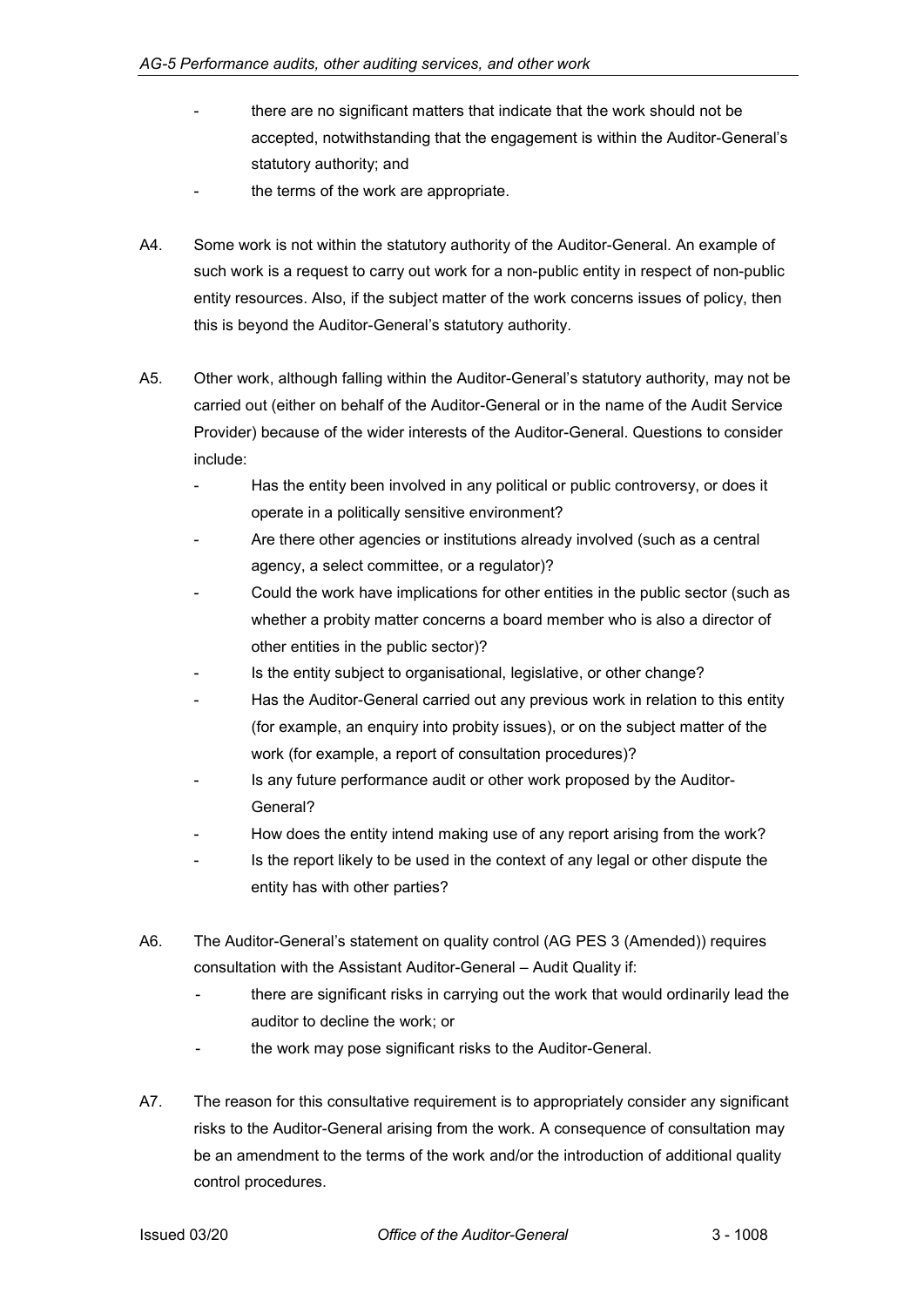- A8. The Auditor-General is sometimes requested to carry out work where the terms of the work is prescribed by other parties. Such work should not be accepted where the terms of the work have been scoped inappropriately and will possibly result in an incomplete or distorted report. A suitable amendment to the terms of the work may enable the Auditor-General to carry out the work.
- A9. If there is any doubt as to whether an engagement should be accepted, the auditor should consult with the OAG.

# <span id="page-9-0"></span>**Determining whether the work should be carried out on behalf of the Auditor-General** (ref: para 15)

- A10. The guidance under this heading only applies to auditors other than staff of the Auditor-General. This is because all work performed by staff of the Auditor-General is carried out on behalf of the Auditor-General.
- A11. Auditors should seek the advice of the OAG, unless otherwise provided in an audit brief or other dispensation, in determining whether the work should be carried out on behalf of the Auditor-General.
- A12. Auditors should consult the OAG if they are unsure whether work should be signed "On behalf of the Auditor-General".
- A13. Auditors should first ensure that the work complies with AG PES 1. Auditors should consult with the OAG in respect of any work that may be of possible media or political interest or of a sensitive nature. Examples of such work are set out in paragraph A5 above.
- A14. Certain work requires the auditor to report to a third party and relies, in part or in total, on the evidence obtained from the annual audit. Where approved by the OAG, these engagements should be carried out and reported "On behalf of the Auditor-General". This category of engagement may include reports issued on:
	- a prospectus prepared by an entity;
	- an entity's compliance with the terms of a trust deed;
	- an entity's information provided to the Commerce Commission because they operate in a "regulated industry"; or
	- an entity's "alternative" financial statements (such as Economic Value Added (EVA) financial statements).
- A15. Unless approval has already been provided by the OAG, auditors should seek approval by providing the following information to the Assistant Auditor-General – Audit Quality: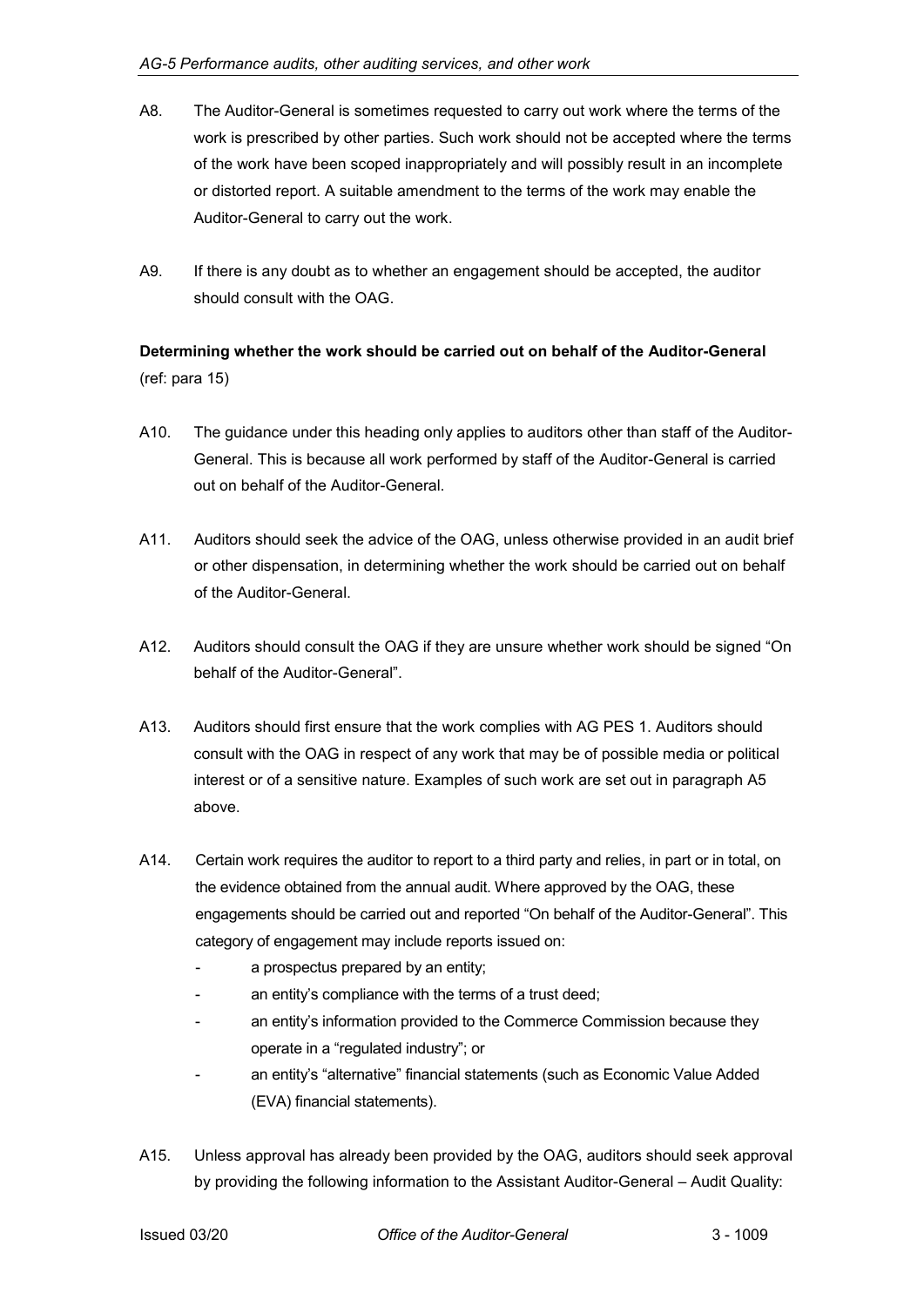- full details of the nature of the engagement (supported by relevant documents such as Trust Deeds, as appropriate); and
- the proposed wording of the report to the third party.

<span id="page-10-0"></span>**Formulating the terms of the work and communicating this to relevant parties** (ref: para 16-17)

- A16. In formulating the terms of the work, the OAG and/or the auditor should, where appropriate, consult with relevant parties. Such consultation assists in achieving balance and fairness in the terms of the work.
- A17. On occasions, it may be necessary to revise the terms of the work. Other than for minor and inconsequential changes, the same or a similar process should be followed as the process used in determining the original terms of work.
- A18. Where appropriate, the terms of the work should be communicated in writing to relevant parties.
- A19. Where appropriate, it is desirable that a formal acknowledgement of the terms of the work is obtained from the party who is ultimately responsible for the matter that is the subject of the work. The purpose of this process is to seek (as a minimum) the acknowledgement, by the party who is being assessed or otherwise examined, of the criteria that the auditor will be applying in making their assessment or examination.

#### <span id="page-10-1"></span>**Planning the work** (ref: para 18-19)

- A20. The auditor should plan and carry out the work with professional scepticism, recognising that circumstances may exist that cause the party who is ultimately responsible for the matter to portray the matter in a favourable (or unfavourable) light.
- A21. The auditor should obtain an understanding of the entity or activity, the subject matter of the work (including any supporting policies, systems, and processes), and other relevant information. This understanding should be sufficient to identify and assess the key risks surrounding the work, and sufficient to design and carry out evidencegathering procedures.
- A22. The auditor should determine what information is needed to ensure a fair process is followed when carrying out the work. For example, information would normally be obtained from the parties directly affected by the work.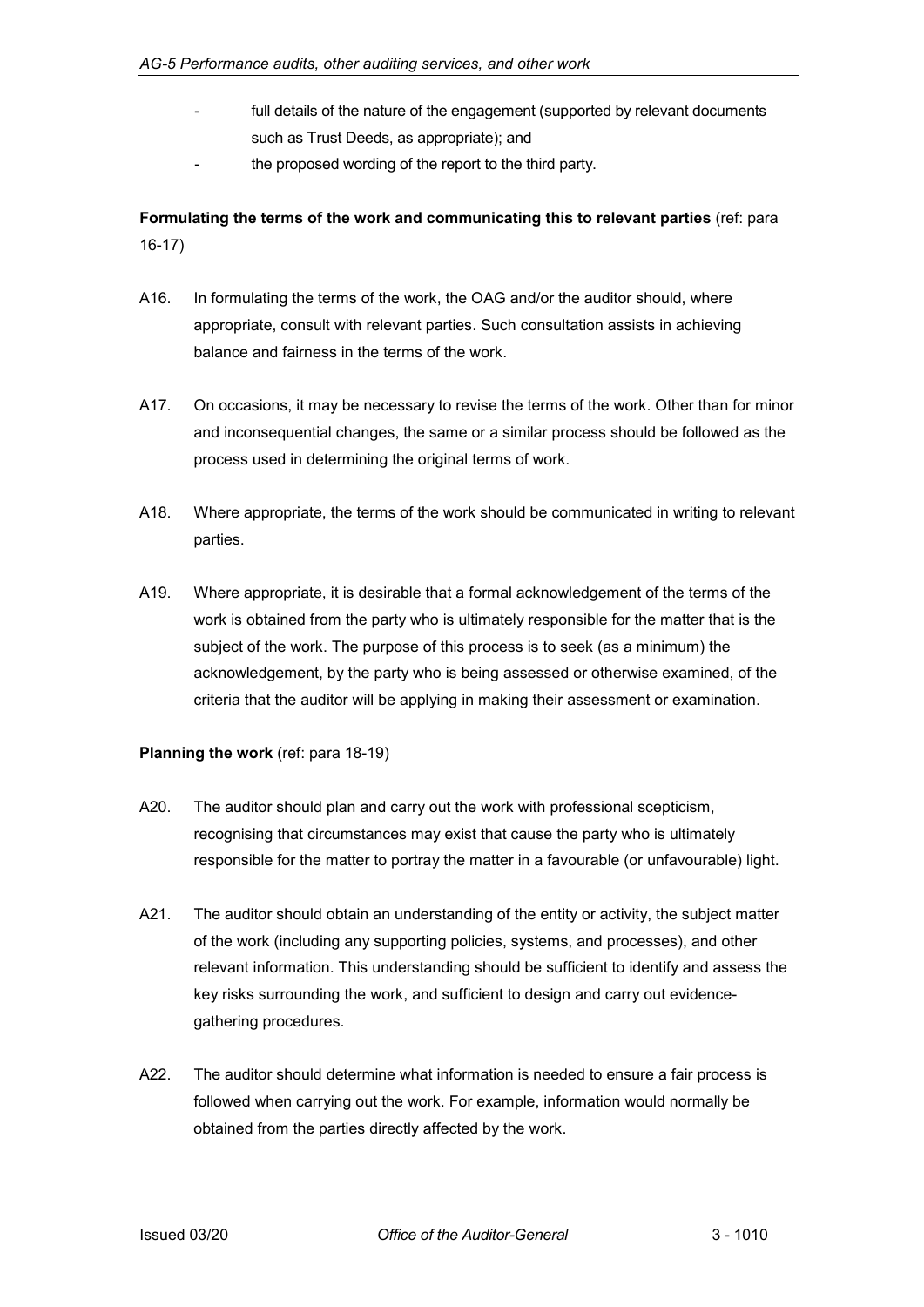- A23. A matter would be considered material if, in our judgement, it is significant to users' overall understanding of the auditor's findings, recommendations, and, where appropriate, conclusions.
- A24. Considering materiality requires the auditor to understand and assess what factors are likely to influence users' understanding of the auditor's findings, recommendations, and, where appropriate, conclusions. Auditors should use their judgement to assess whether matters are material. A matter may be considered to be material if it:
	- indicates a serious threat to, or lack of, financial viability of a public entity or an activity;
	- indicates that a public entity or an activity is not achieving, or is unlikely to achieve, its objectives;
	- undermines basic accountability arrangements of a public entity or an activity;
	- is outside the capacity of, or undermines the purpose of, a public entity or an activity;
	- represents a significant abuse or misuse of powers conferred by Parliament;
	- calls into question the probity of a major part or all of a public entity or activity;
	- relates to an activity that could be of significant interest to the public;
	- affects public health and safety;
	- has disadvantaged the public (for example, through actual or opportunity cost to the taxpayer or ratepayer); or
	- indicates a significant departure from an industry or accepted standard or good practice.

#### <span id="page-11-0"></span>**Obtaining and substantiating evidence** (ref: para 20-24)

- A25. Where appropriate, the auditor should give all parties affected by the work the opportunity to provide information relevant to the work. Providing this opportunity is essential to ensuring that a fair process is followed in obtaining evidence.
- A26. When the work of experts is used, the auditor should:
	- ensure that the expert is independent or, if independence in fact or in appearance cannot be achieved, take measures to ensure the work of the expert is objective and unbiased – for instance, the auditor may need to engage their own expert to assess the work carried out by an expert employed or engaged by an entity;
		- specify, in writing, the following matters with the expert:
		- the nature, scope, and objectives of that expert's work;
		- the respective roles of the auditor and that expert; and
		- the nature, timing, and extent of communication between the auditor and that expert, including the form of any report to be provided by that expert;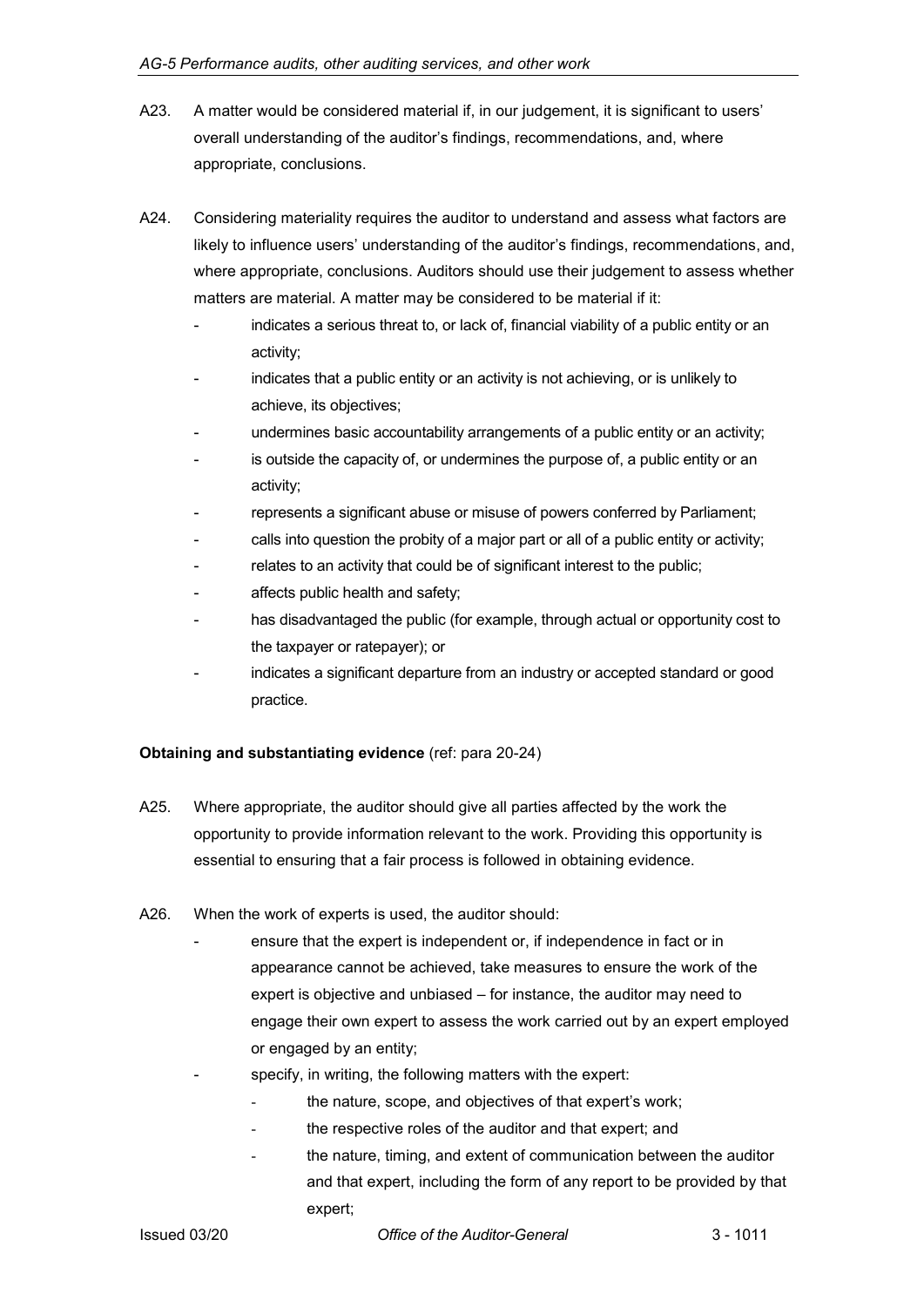- adopt appropriate quality control procedures covering the work of any experts the auditor engages in the collection and evaluation of evidence; and
- be involved in and understand the work for which the expert is used, to an extent sufficient to:
	- obtain sufficient appropriate evidence that the expert's work is adequate for the purpose of the work; and
	- be able to accept responsibility for the findings, recommendations, and, where appropriate, conclusions expressed in the expert's report.
- A27. The auditor should not attempt to limit or reduce their findings by including reference in those findings to their dependence on the work that may have been carried out by an expert. This is because the auditor should have formed a view on the work of the expert in accordance with paragraph A26.
- A28. Where the work involves subject matter that can only be appropriately audited or examined by an expert, the auditor may disclose details of the expert's work, including the name of the expert, in order to add credibility to the report. However, the auditor should not refer to the expert in the auditor's findings, recommendations, and, where appropriate, conclusions.

#### <span id="page-12-0"></span>**Documentation** (ref: para 25)

- A29. The auditor should document discussions of significant matters, including when and with whom the discussions took place.
- A30. If the auditor has identified information that is inconsistent with the auditor's final conclusions regarding a significant matter, the auditor should document how the auditor addressed the inconsistency in forming the auditor's findings, recommendations, and, where appropriate, conclusions.
- A31. After the documentation has been assembled for filing, the auditor should not delete or discard documentation before the end of its retention period.
- A32. If the auditor finds it necessary to modify documentation or add new documentation at a later date, the auditor should, regardless of the nature of the modifications or additions, document:
	- when and by whom they were made and (where applicable) reviewed; and
	- the specific reasons for making them.